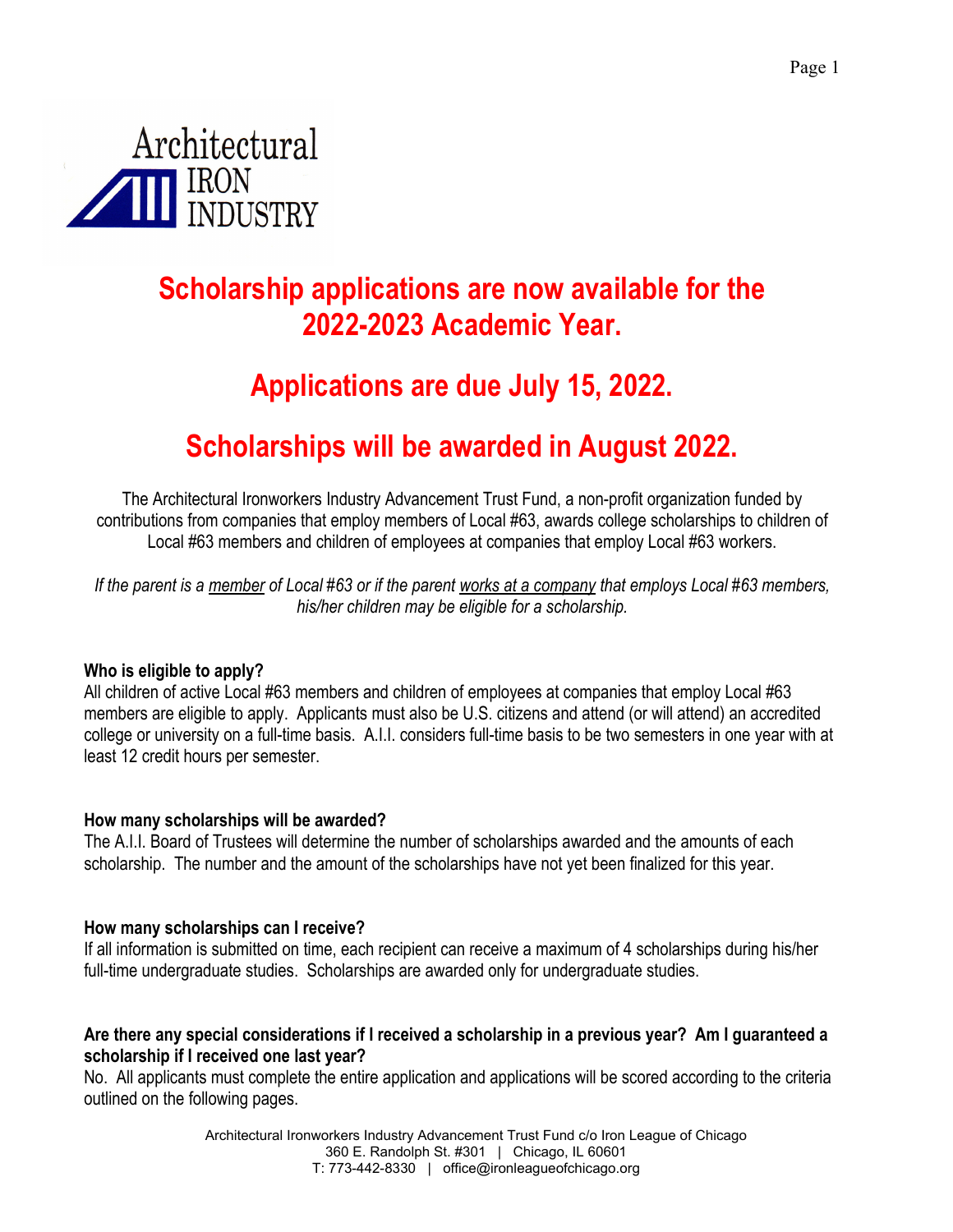#### **Will each applicant be awarded a scholarship?**

No, not necessarily. Applications will be scored according to the criteria outlined in this document.

#### **How do students apply?**

All candidates must submit a written application. Please use this document or download one from the Iron League of Chicago website (www.ironleagueofchicago.org). Personal interviews with the Scholarship Committee may be required.

### **When are applications due?**

Applications will be accepted at the Iron League of Chicago office through July 15, 2022. Applications must be sent in one attachment to one email. You must submit all required documentation in the proper order in one attachment to one email. All required information must be time-stamped by 11:59pm CDT on July 15, 2022. You will receive an email when we receive your application. *Late or incomplete applications will not be considered.*

### **How are applicants notified of their scholarship application status?**

All applicants will be notified of their status by email before August 31, 2022.

### **If a student is awarded a scholarship, how and when does he/she receive the funds?**

Checks payable to the student will be distributed by August 31, 2022. It is the student's responsibility to apply the funds towards his/her educational expenses. Checks should be deposited immediately.

#### **How are the applications reviewed?**

Each applicant will be assigned a random number when the application information is received via email. All application information (except personally identifiable information and the applicant essays) will be entered into a spreadsheet by the ILOC Executive Director. Applicant essays will be reviewed by staff at the DePaul University Labor Education Center. The DePaul staff will score each essay according to the scoring criteria described in this document; essay scores will be entered into the spreadsheet by the Executive Director. The completed spreadsheet with the compiled scores will be distributed to the Scholarship Committee for review. The Scholarship Committee will review the recommendations and award scholarships based on the scores.

#### **How are applications scored?**

Each application is scored on the following criteria and has a maximum of 40 points.

#### *School Activity 12.5% weighting*

- 5 points if the student provides a signed letter from a coach or club sponsor verifying the student's activity at the school that the student attended during the 2021-2022 academic year
- 0 points if there is no letter or an unsigned letter

## *- Continued on Next Page -*

Architectural Ironworkers Industry Advancement Trust Fund c/o Iron League of Chicago 360 E. Randolph St. #301 | Chicago, IL 60601 T: 773-442-8330 | office@ironleagueofchicago.org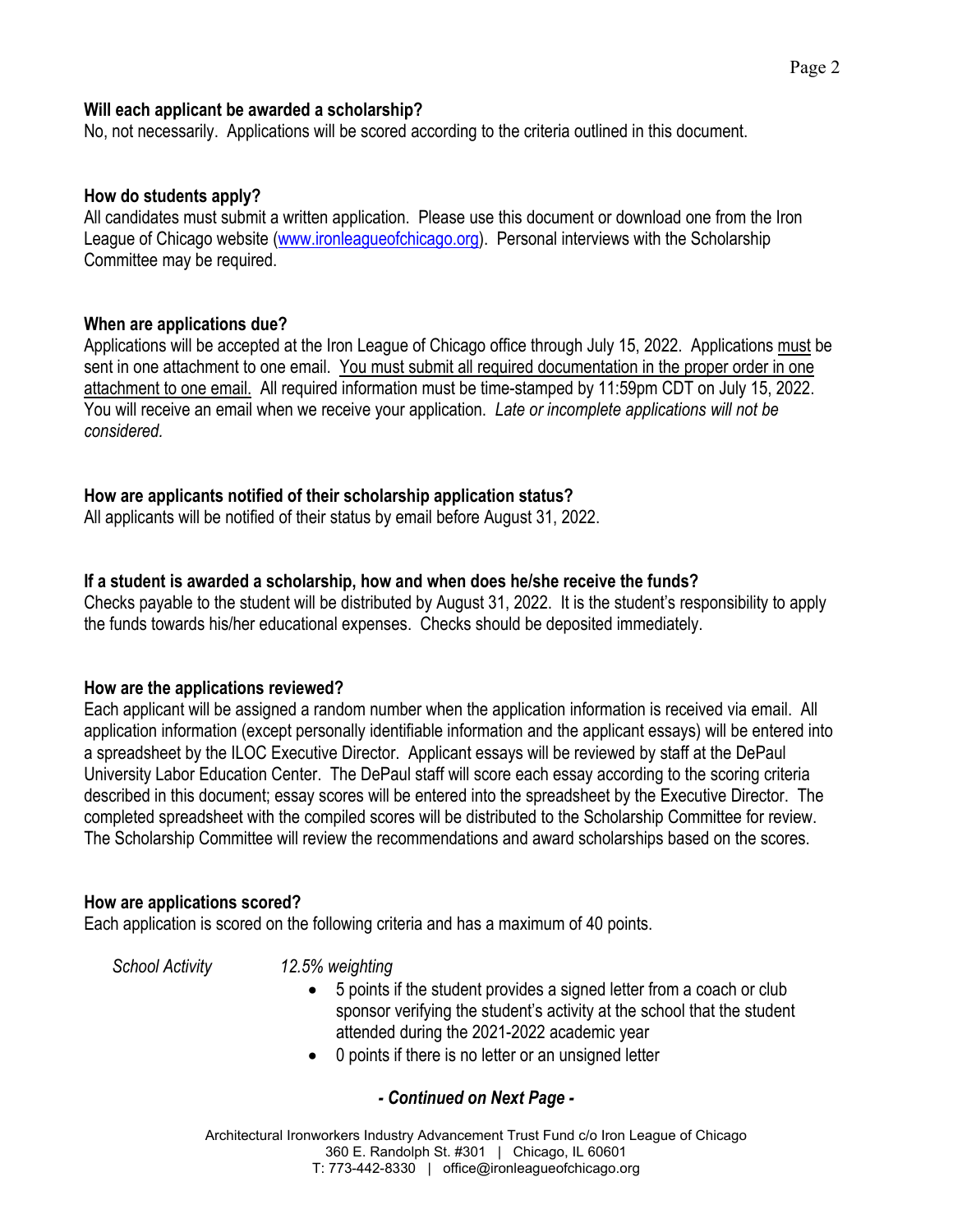| <b>Work Activity</b> | 12.5% weighting<br>5 points if the student provides a signed letter from an employer verifying<br>the student's employment during the 2021-2022 year<br>0 points if there is no letter or an unsigned letter                                                                                                                                                                                                                                                                                                                                                                                                                                                                                                                                               |  |
|----------------------|------------------------------------------------------------------------------------------------------------------------------------------------------------------------------------------------------------------------------------------------------------------------------------------------------------------------------------------------------------------------------------------------------------------------------------------------------------------------------------------------------------------------------------------------------------------------------------------------------------------------------------------------------------------------------------------------------------------------------------------------------------|--|
| <b>ACT/SAT Score</b> | 12.5% weighting<br>A maximum of 5 points will be awarded based on the applicant's ACT or<br>SAT test score. The applicant's test score will be calculated on a<br>percentage basis and then applied to a possible 5 points.<br>ACT Example: Sally scored 24 out of 36 on the ACT. This is<br>calculated to be $66.7\%$ (24 / 36 = 0.667). Sally will be awarded 3.33<br>points out of 5 (0.667 $\times$ 5 = 3.33).<br>SAT Example: Pedro scored 1300 out of 2400 on the SAT. This is<br>calculated to be 58.3% (1300 / 2400 = $0.583$ ). Pedro will be awarded<br>2.92 points out of 5 (0.583 x 5 = 2.92).<br>NOTE: The application is incomplete if there is no ACT or SAT transcript.                                                                    |  |
| GPA                  | 12.5% weighting<br>A maximum of 5 points will be awarded based on the applicant's latest<br>GPA. The applicant's test score will be calculated on a percentage basis<br>and then applied to a possible 5 points.<br>Example: Maria's GPA is 3.5 out of 4.0. This is calculated to be<br>87.5% (3.5 / 4 = 0.875). Maria will be awarded 4.38 points out of 5<br>$(0.875 \times 5 = 4.38)$ .<br>Example: Tim's GPA is 4.8 out 6.0. This is calculated to be 80.0%<br>$(4.8 / 6 = 0.80)$ . Tim will be awarded 4.0 points out of 5 (0.8 x 5 =<br>$(4.0)$ .<br>NOTE: The application is incomplete if there is no current transcript.                                                                                                                          |  |
| Essay                | 50.0% weighting<br>Each student must present an essay of approximately 300 words entitled<br>"A Problem or Struggle that I Encountered and How I Changed to<br>Outcome to Make It a Success". A maximum of 20 points will be awarded<br>based on the following:<br>0-2 points<br>Headline<br>0 points for no headline<br>1 point for a headline that is different from the topic<br>2 points for a headline that is the same as the topic<br>0-5 points<br>Grammar, Punctuation and Capitalization<br>0 points for more than 10 mistakes<br>1 point for 10 mistakes<br>2 points for 8-9 mistakes<br>3 points for 5-7 mistakes<br>4 points for 1-4 mistakes<br>5 points for no mistakes<br>0-13 points<br>Essay Content, including accuracy and originality |  |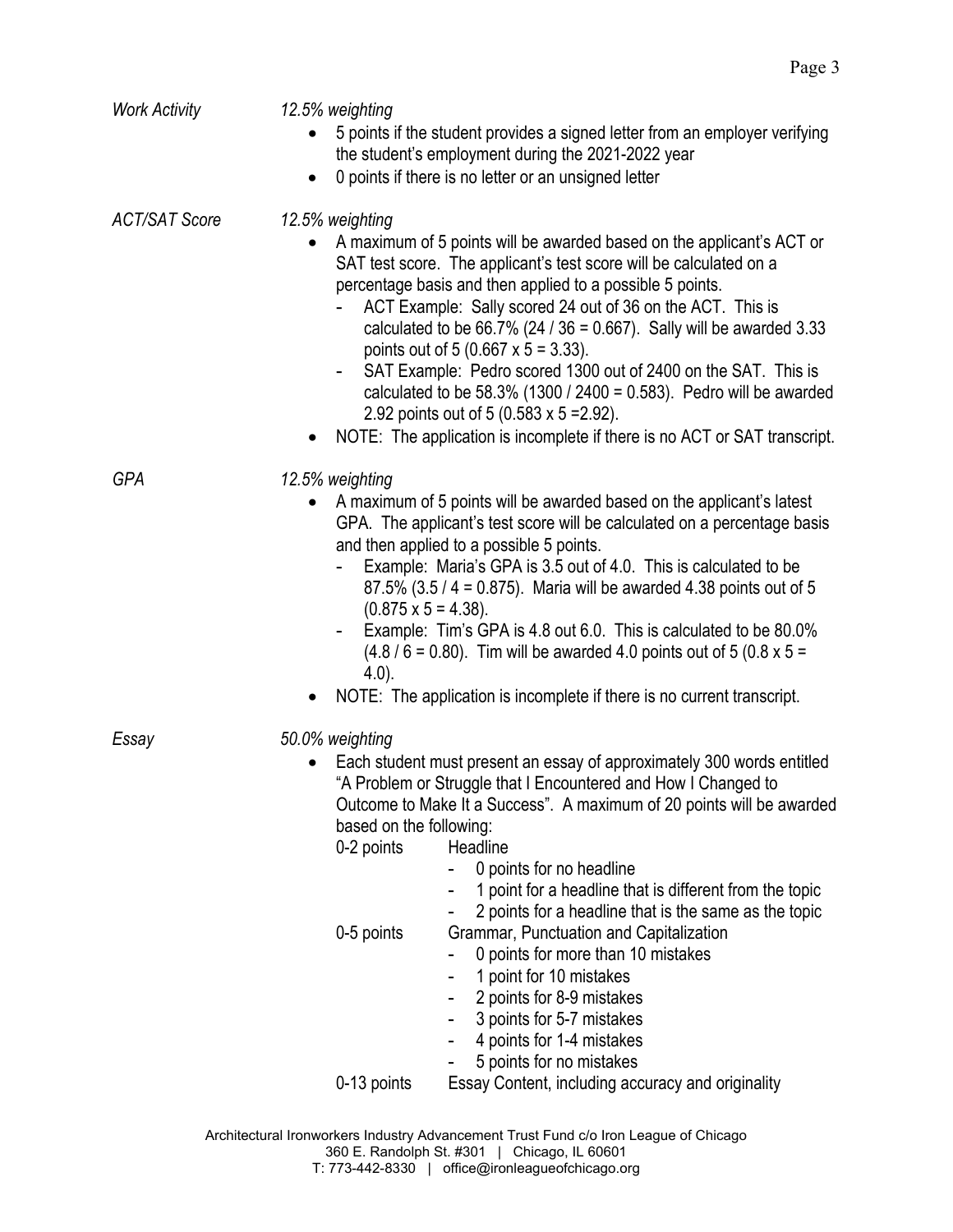

# **SCHOLARSHIP APPLICATION**

This scholarship program is sponsored by the Architectural Iron Industry Advancement Trust Fund, a non-profit organization funded by contributions from companies that employ members of Local # 63. Scholarships will be awarded in August 2022. Please print or type neatly; illegible or sloppy applications will be rejected. **Complete applications must be time-stamped by 11:59pm CDT on July 15, 2022 in order to be considered.** 

# *SECTION 1 – Personal Information*

\*\*\*\*\*\*\*\*\*\*\*\*\*\*\*\*\*\*\*\*\*\*\*\*\*\*\*\*\*\*\*\*\*\*\*\*

| Name:        |                                                                         |  |  |
|--------------|-------------------------------------------------------------------------|--|--|
| Address:     | <u> 1989 - Jan Barbarat, martin da basar da basar da basar da basar</u> |  |  |
| City/St/Zip: |                                                                         |  |  |
| Telephone:   |                                                                         |  |  |
| Email:       |                                                                         |  |  |
|              |                                                                         |  |  |

# *SECTION 2 – Parental Information (choose one box)*

\*\*\*\*\*\*\*\*\*\*\*\*\*\*\*\*\*\*\*\*\*\*\*\*\*\*\*\*\*\*\*\*\*\*\*\*

| MY PARENT IS A MEMBER OF LOCAL #63. |  |
|-------------------------------------|--|
|                                     |  |

Name of Parent in Local #63: Union Membership Number:

MY PARENT IS EMPLOYED BY A COMPANY THAT EMPLOYS LOCAL #63 MEMBERS.

| Name of Parent:                 |                                                                                                                                                                                                                                                                                                                                                                                                                                                             |
|---------------------------------|-------------------------------------------------------------------------------------------------------------------------------------------------------------------------------------------------------------------------------------------------------------------------------------------------------------------------------------------------------------------------------------------------------------------------------------------------------------|
| Name of Company:                |                                                                                                                                                                                                                                                                                                                                                                                                                                                             |
| Company's Telephone:            |                                                                                                                                                                                                                                                                                                                                                                                                                                                             |
| Name/Email of Parent's Manager: |                                                                                                                                                                                                                                                                                                                                                                                                                                                             |
|                                 | Architectural Ironworkers Industry Advancement Trust Fund c/o Iron League of Chicago<br>360 E. Randolph St. #301   Chicago, IL 60601<br>$\frac{1}{2}$ $\frac{1}{2}$ $\frac{1}{2}$ $\frac{1}{2}$ $\frac{1}{2}$ $\frac{1}{2}$ $\frac{1}{2}$ $\frac{1}{2}$ $\frac{1}{2}$ $\frac{1}{2}$ $\frac{1}{2}$ $\frac{1}{2}$ $\frac{1}{2}$ $\frac{1}{2}$ $\frac{1}{2}$ $\frac{1}{2}$ $\frac{1}{2}$ $\frac{1}{2}$ $\frac{1}{2}$ $\frac{1}{2}$ $\frac{1}{2}$ $\frac{1}{2}$ |

T: 773-442-8330 | office@ironleagueofchicago.org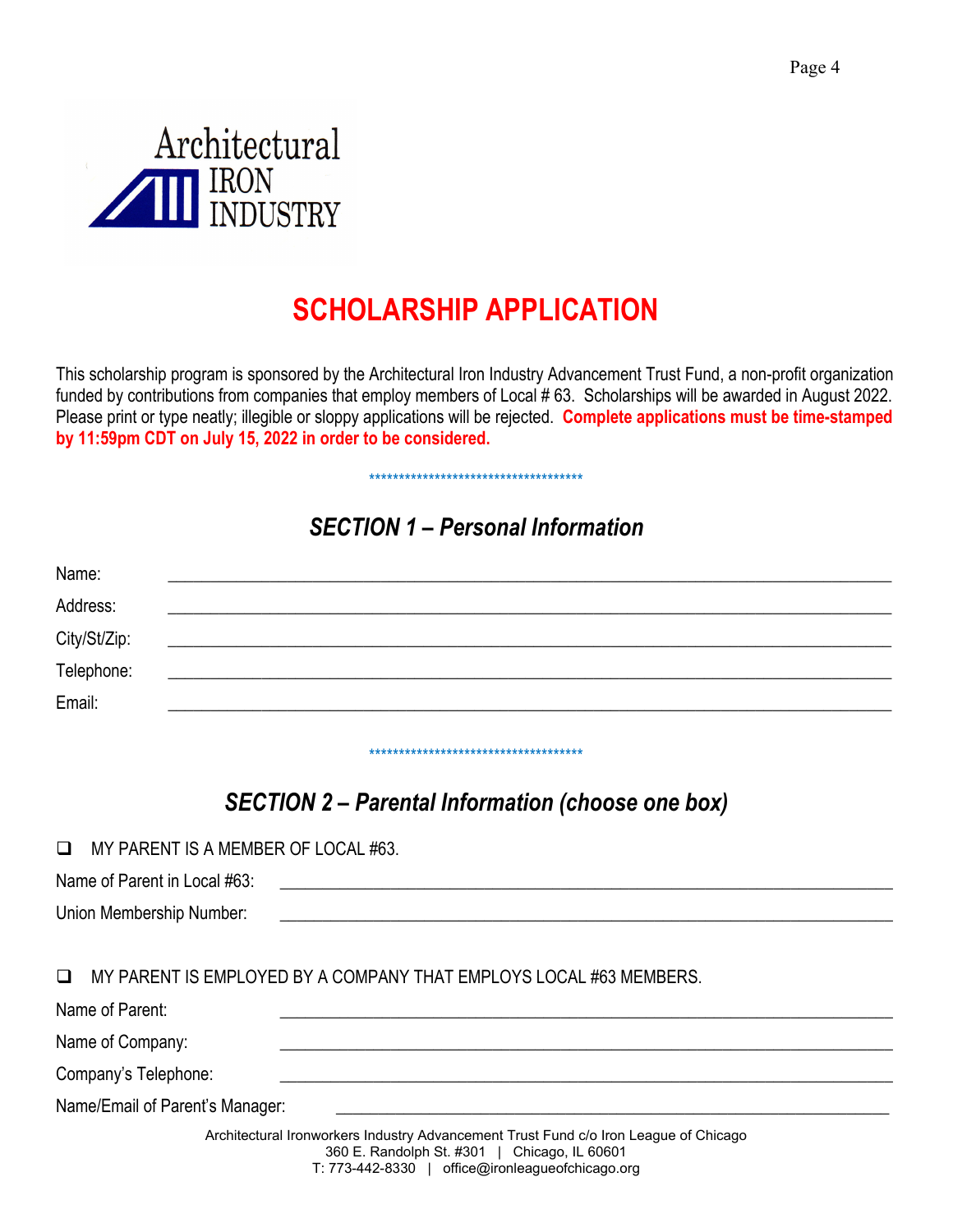## \*\*\*\*\*\*\*\*\*\*\*\*\*\*\*\*\*\*\*\*\*\*\*\*\*\*\*\*\*\*\*\*\*\*\*\*

## *SECTION 3 – Educational Information*

 $\_$  , and the set of the set of the set of the set of the set of the set of the set of the set of the set of the set of the set of the set of the set of the set of the set of the set of the set of the set of the set of th

High School / College / University You Attended in Spring 2022 (please include city and state):

High School / College / University You Will Attend in Fall 2022 (please include city and state):

| Your College Major:                                           |
|---------------------------------------------------------------|
| Your College Minor (if any):                                  |
| Year You Will Start in Fall 2022 (Freshman, Sophomore, etc.): |
| <b>Expected Graduation Date:</b>                              |
| Latest GPA / Maximum GPA Possible:                            |
|                                                               |

# *SECTION 4 – Acceptance of Scoring Method and Verification of Application*

\*\*\*\*\*\*\*\*\*\*\*\*\*\*\*\*\*\*\*\*\*\*\*\*\*\*\*\*\*\*\*\*\*\*\*\*

Your Scholarship Application will be scored using the following system:

| Part         | ype                             | Weighting | Maximum Number of Points Available |
|--------------|---------------------------------|-----------|------------------------------------|
| A            | Most Recent GPA                 | 12.5%     | ხ                                  |
| B            | <b>ACT/SAT Score</b>            | 12.5%     | 5                                  |
| $\mathsf{C}$ | <b>Extracurricular Activity</b> | 12.5%     | 5                                  |
| D            | <b>Work Activity</b>            | 12.5%     | 5                                  |
| Е            | Personal Essay                  | 50.0%     | <u> 20</u>                         |
|              |                                 | 100.0%    | 40                                 |

A higher score means a higher ranking against your peers. Scholarships will be awarded to the applicants who have the highest scores. Please read the questions carefully and answer the questions truthfully and to the best of your knowledge.

*Part A – Most Recent GPA – 5 Possible Points – 12.5% Weighting*  Include a copy of your most recent transcript from your school (high school or college).

*Part B – ACT/SAT Score – 5 Possible Points – 12.5% Weighting*  Include a copy of your ACT or SAT score.

*Part C – Extracurricular Activity – 5 Possible Points – 12.5% Weighting* 

Include a statement of your extracurricular activity between June 1, 2021 and May 31, 2022. To receive maximum points, include a signed letter from a coach or club sponsor verifying that you participated.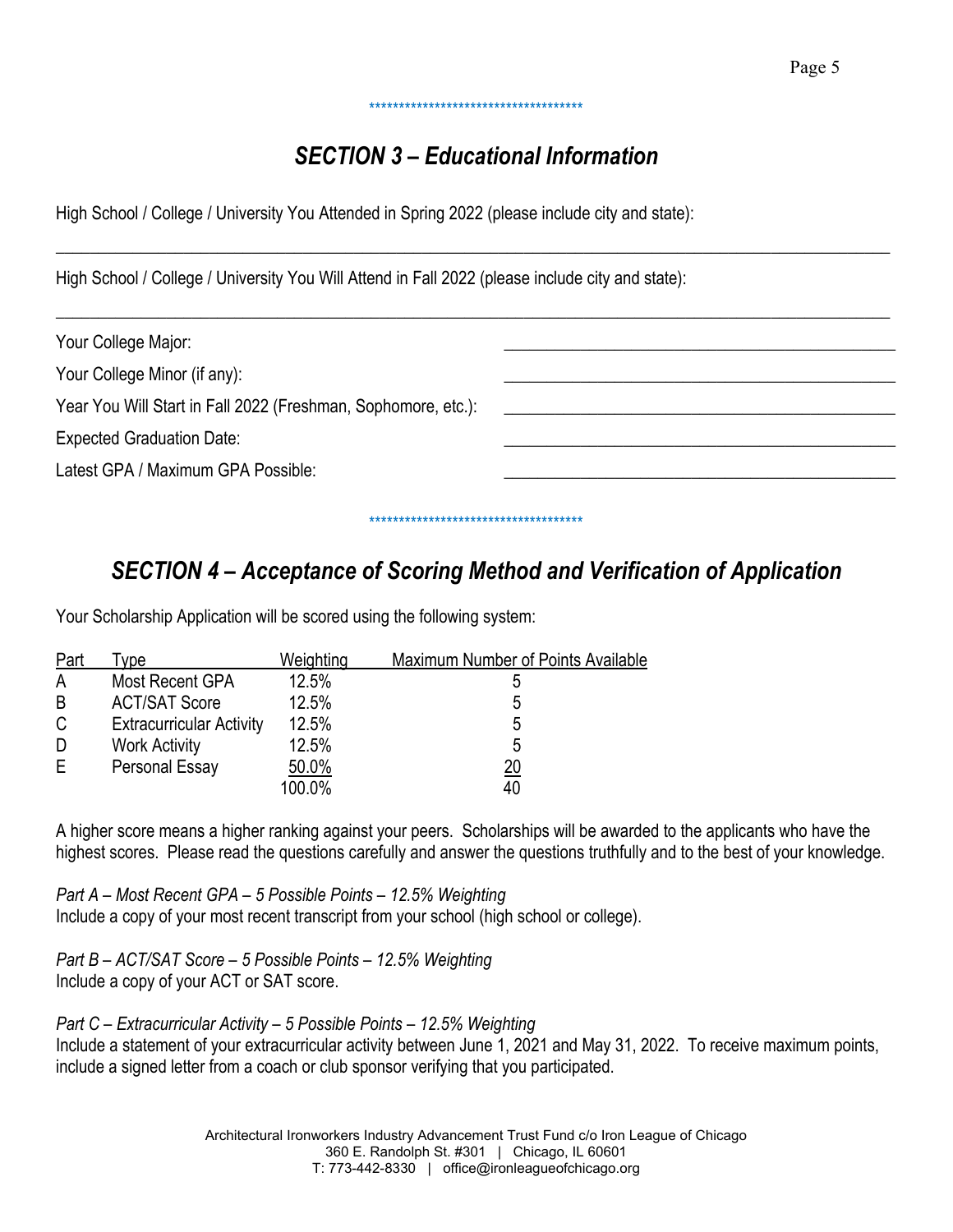#### *Part D – Work Activity – 5 Possible Points – 12.5% Weighting*

Include a statement of your work activity (volunteer or paid) between September 1, 2021 and the date of your application. To receive maximum points, include a signed letter from your employer verifying that you worked and the dates that you worked.

### *Part E – Essay – 20 Possible Points – 50.0% Weighting*

Include an essay of approximately 300 words about the topic "A Problem or Struggle that I Encountered and How I Changed the Outcome to Make It a Success". You will be graded on your headline, grammar, punctuation, capitalization and essay content (included accuracy and originality).

Finally, include Proof of Enrollment from the college or university that you plan to attend in Fall 2022.

I verify that the information provided in this application is true.

| <b>ITURE:</b><br><b>SIGNA</b><br>$\sim$ $\sim$ $\sim$ $\sim$ $\sim$ $\sim$ $\sim$ |  |
|-----------------------------------------------------------------------------------|--|
| DATE:                                                                             |  |

I represent and pledge that any funds received will be used solely for educational purposes.

SIGNATURE: \_\_\_\_\_\_\_\_\_\_\_\_\_\_\_\_\_\_\_\_\_\_\_\_\_\_\_\_\_\_\_\_\_\_\_\_\_\_\_\_\_\_\_\_\_\_\_\_\_\_\_\_\_\_\_\_\_\_\_\_\_\_\_\_\_\_\_\_\_\_\_\_\_\_\_\_\_\_\_\_\_\_\_\_\_ DATE: \_\_\_\_\_\_\_\_\_\_\_\_\_\_\_\_\_\_\_\_\_\_\_\_\_\_\_\_\_\_\_\_\_\_\_\_\_\_\_\_\_\_\_\_\_\_\_\_\_\_\_\_\_\_\_\_\_\_\_\_\_\_\_\_\_\_\_\_\_\_\_\_\_\_\_\_\_\_\_\_\_\_\_\_\_

\*\*\*\*\*\*\*\*\*\*\*\*\*\*\*\*\*\*\*\*\*\*\*\*\*\*\*\*\*\*\*\*\*\*\*\*